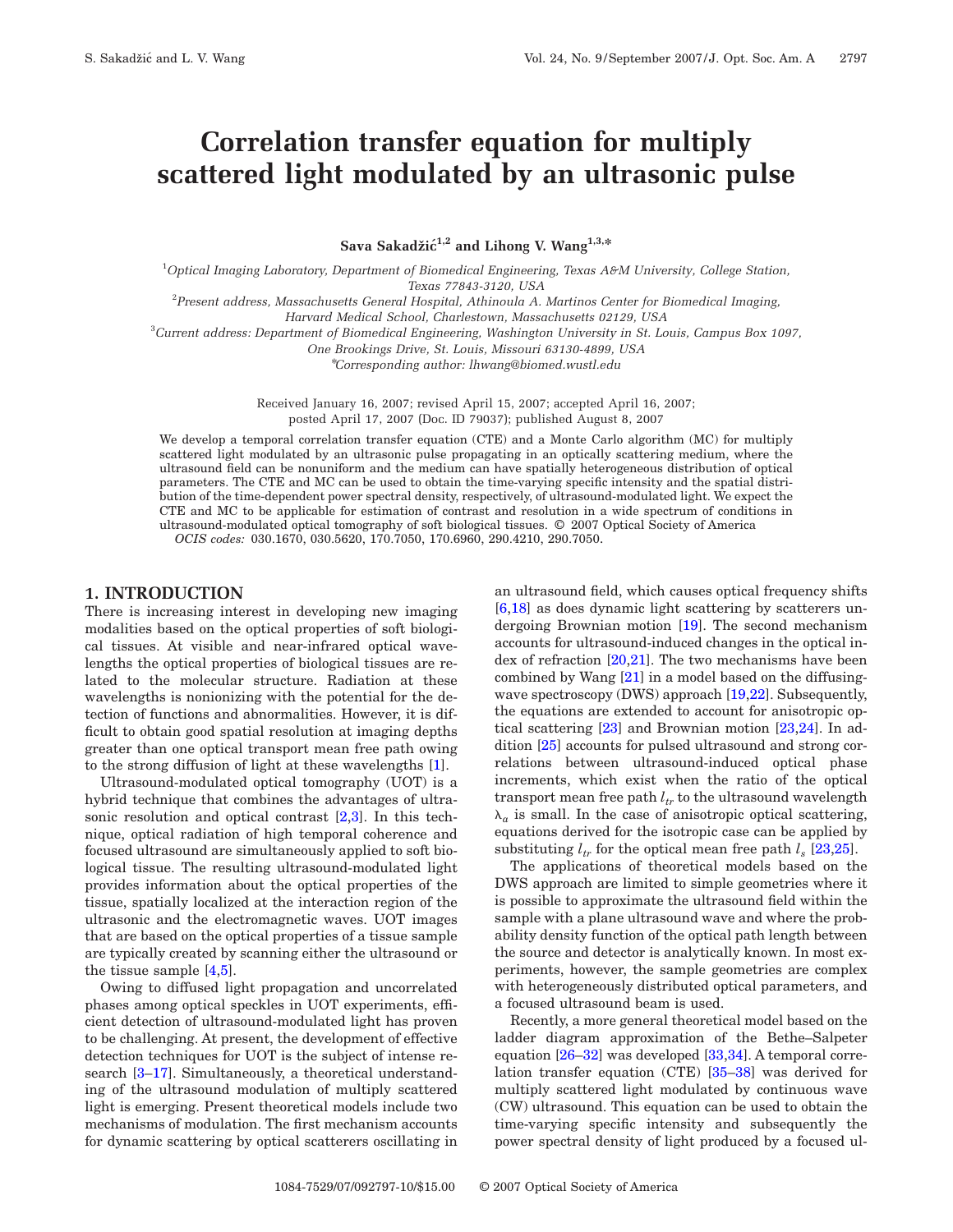trasound field in optically scattering media that have a heterogeneous distribution of optical parameters.

In addition, based on the theoretical models, Monte Carlo algorithms were developed and used for comparison with the theoretical predictions  $[23,25,33,34,39]$  $[23,25,33,34,39]$  $[23,25,33,34,39]$  $[23,25,33,34,39]$  $[23,25,33,34,39]$  as well as for modeling the scattering samples that have optically absorbing objects of cylindrical shapes [\[40\]](#page-9-17).

In this paper, based on the ladder diagram approximation of the Bethe–Salpeter equation [\[26\]](#page-9-10), we have derived a temporal correlation transfer equation (CTE) for multiply scattered light modulated by an ultrasonic pulse. The derivation is similar to the previous development of the CTE when CW ultrasound was used [\[34\]](#page-9-13), and to the development of the CTE for scatterers moving with a given velocity distribution or undergoing Brownian motion [\[35–](#page-9-14)[38\]](#page-9-15). In addition, it involves the link between the multiple scattering theory and the radiative transfer equation, which has been reviewed in numerous articles [\[27–](#page-9-18)[32\]](#page-9-11).

In Section 3, we develop a Monte Carlo simulation based on the CTE that can be used to calculate the timevarying power spectral density of light modulated by pulsed and focused ultrasound in optically turbid media with heterogeneous distributions of optical parameters. We further calculate the time-varying spatial distribution of the power spectral density of the ultrasound-modulated light produced by an ultrasound pulse with a center frequency of 1 MHz that is focused in an optically scattering slab. The scattering slab has two embedded optically absorbing objects positioned within the ultrasonic focal zone with background optical parameters representative of those in soft biological tissues at visible and near-infrared wavelengths.

# **2. DEVELOPMENT OF THE CTE**

The development of the CTE for multiply scattered light modulated by an ultrasound pulse is largely analogous to the derivation of the CTE for CW ultrasound [\[34\]](#page-9-13). The difference is that in the former case a more general representation of the spatiotemporal dependence of ultrasound is used. For the sake of clarity, we present the derivation steps with all details. We first develop an approximate expression for the Green's function of the electric field component in a medium free of optical scatterers and absorbers in the presence of an ultrasound field. For moderate ultrasound pressures, the optical index of refraction experiences a small perturbation and we locally approximate it with  $n(\mathbf{r},t) = n_0[1 + \eta P(\mathbf{r},t)/(\rho v_a^2)]$ , where  $n_0$  is the unperturbed optical index of refraction,  $P(\mathbf{r},t)$  is the ultrasound pressure,  $\rho$  is the mass density of the medium,  $v_a$  is the ultrasound speed, and  $\eta$  is the elasto-optical coefficient (in water at standard conditions  $v_a \approx 1480 \text{ m s}^{-1}$ , and  $\eta \approx 0.32$ ).

We consider a source of monochromatic light having angular frequency  $\omega_0$  and wave-vector magnitude  $k_0 = \omega_0 / c_0$ , where  $c_0$  is the speed of light in vacuum. Time retardation and optical polarization effects are neglected for simplicity and we consider only one component of the electric field vector  $\tilde{E}(\mathbf{r},t)$ . Because of the large ratio of  $\omega_0$  to the ultrasound angular frequency, we approximate the quasimonochromatic electric field in the medium as  $\overline{E}(\mathbf{r},t)$ 

 $\approx E(\mathbf{r}, t) \exp(-i\omega_0 t)$ , where  $E(\mathbf{r}, t)$  is a slowly changing function of time. For a point source of light positioned at  $\mathbf{r}_0$ , the slowly changing amplitude  $E(\mathbf{r},t)$  is given by the Green's function  $G_a(\mathbf{r}, \mathbf{r}_0, t)$  that satisfies the equation

$$
\left[\nabla^2 + k_0^2 n_0^2 \left(1 + 2\frac{\eta P(\mathbf{r},t)}{\rho v_a^2}\right)\right] G_a(\mathbf{r},\mathbf{r}_0,t) = \delta(\mathbf{r} - \mathbf{r}_0), \quad (1)
$$

where  $2\,\eta|P(\mathbf{r},t)|/(\rho v_a^2)\!\ll\!1,$  and  $\delta\!(\ )$  is the Dirac delta function.

<span id="page-1-2"></span>We present  $G_a(\mathbf{r}, \mathbf{r}_0, t)$  as

$$
G_a(\mathbf{r}, \mathbf{r}_0, t) = \frac{\exp(ik_0 n_0 |\mathbf{r} - \mathbf{r}_0| [1 + \xi(\mathbf{r}, \mathbf{r}_0, t)])}{-4\pi |\mathbf{r} - \mathbf{r}_0|},
$$
 (2)

where  $\xi(\mathbf{r}, \mathbf{r}_0, t)$  is the small fractional phase perturbation that slowly varies in time and depends on  $P(\mathbf{r},t)$ .

<span id="page-1-0"></span>We further approximate  $\xi(\mathbf{r}, \mathbf{r}_0, t)$  as

$$
\xi(\mathbf{r}, \mathbf{r}_0, t) = \frac{\eta}{\rho v_a^2 |\mathbf{r} - \mathbf{r}_0|} \int_{\mathbf{r}_0}^{\mathbf{r}} P(\mathbf{r}', t) d\mathbf{r}',\tag{3}
$$

where we assume moderate ultrasound pressures, distances **r** not far from the source position  $\mathbf{r}_0$  such that  $k_0 n_0 |$ **r**−**r**<sub>0</sub> $|\xi$ (**r**,**r**<sub>0</sub>,*t*) ≤1, and that the ultrasound-induced refraction of the optical waves is negligible for the interaction length **r**−**r**0 .

Next, we consider independent optical scattering in an optically scattering medium representative of soft biological tissue having discrete and uncorrelated optical scatterers. We assume the weak scattering approximation that the optical mean free path  $l_s$  is much greater than the optical wavelength  $\lambda_0$ . We also assume that the ultrasound field in volumes  $\neg l_{tr}^3$  can be locally approximated as a plane wave  $P(\mathbf{r}, t) = P_0 h(t - v_a \hat{\Omega}_a \cdot \mathbf{r} + \phi)$ , where  $h(x)$  is the propagation function of the ultrasound pulse normalized to unity, and  $P_0$ ,  $\phi$ , and  $\hat{\Omega}_a$  are the local pressure amplitude, local initial phase, and local propagation direction unit vector of the ultrasound, respectively  $(|\hat{\Omega}_a| = 1)$ . Now, Eq. [\(3\)](#page-1-0) could be expressed as

$$
\xi(\mathbf{r}, \mathbf{r}_0, t) = \frac{1}{2} M \int_{\mathbf{r}_0}^{\mathbf{r}} h(t - v_a \hat{\mathbf{\Omega}}_a \cdot \mathbf{r}' + \phi) \mathrm{d}r', \tag{4}
$$

<span id="page-1-1"></span>where  $M = 2 \eta P_0 / (\rho v_a^2 | \mathbf{r} - \mathbf{r}_0 |).$ 

In further derivations, the expressions for  $\xi(\mathbf{r}, \mathbf{r}_0, t)$ [Eq. [\(4\)\]](#page-1-1) and for  $G_a(\mathbf{r}, \mathbf{r}_0, t)$  [Eq. [\(2\)\]](#page-1-2) are required to be approximately valid for  $|\mathbf{r}-\mathbf{r}_0|$  on the order of a few  $l_t$ , which is satisfied in soft biological tissues at visible and near-infrared optical wavelengths  $(l_{tr} \approx 1 \text{ mm})$ , for moderate ultrasound pressures  $(P_0 \le 10^5 \text{ Pa})$ , and in the medical ultrasound frequency range [\[25\]](#page-9-9).

The optical extinction, scattering, and absorption coefficients are defined as  $\mu_t = \mu_s + \mu_a$ ,  $\mu_s = \sigma_s \rho_s$ , and  $\mu_a = \sigma_a \rho_s$ , respectively, where  $\rho_s$  is the density of optical scatterers,  $\sigma_s$  is the optical scattering cross section, and  $\sigma_a$  is the optical absorption cross section. We assume that the optical scattering amplitude  $f(\hat{\mathbf{\Omega}}_{\rm sc},\hat{\mathbf{\Omega}}_{\rm inc})$  is a function of  $\hat{\mathbf{\Omega}}_{\rm sc}\cdot\hat{\mathbf{\Omega}}_{\rm inc}$ only, where  $\hat{\Omega}_{\text{inc}}$  and  $\hat{\Omega}_{\text{sc}}$  are the directions of the incident and scattered waves, respectively. The scattering phase  $\text{function} \quad p(\hat{\mathbf{\Omega}}_{\rm sc},\hat{\mathbf{\Omega}}_{\rm inc}) \quad \text{ is} \quad \text{defined} \quad \text{as} \quad p(\hat{\mathbf{\Omega}}_{\rm sc},\hat{\mathbf{\Omega}}_{\rm inc})$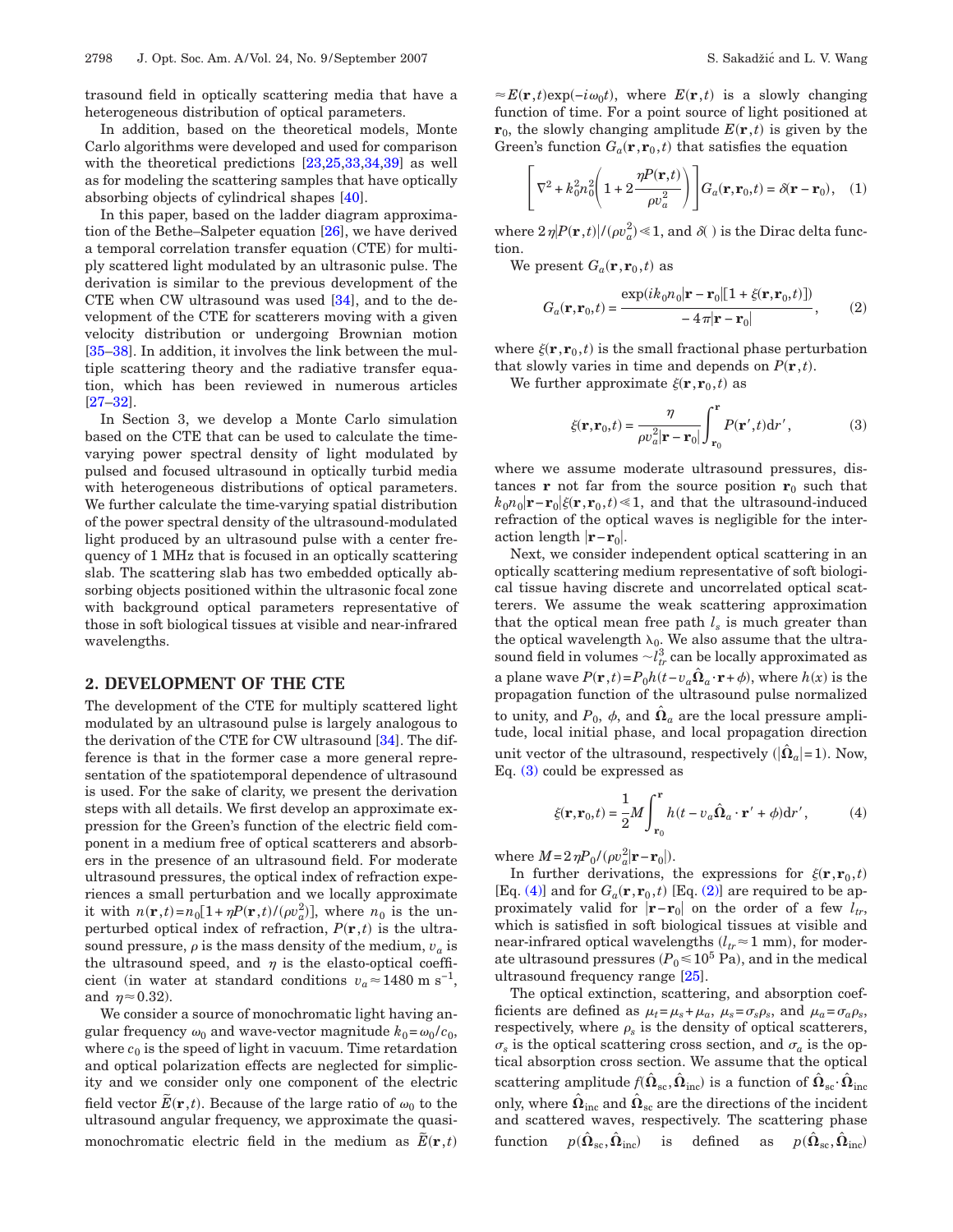$= \sigma_s^{-1} |f(\hat{\Omega}_{\rm sc}, \hat{\Omega}_{\rm inc})|^2$ , and it satisfies  $\int_{4\pi} p(\hat{\Omega}_{\rm sc}, \hat{\Omega}_{\rm inc}) d\Omega_{\rm sc} = 1$ . From the optical theorem we also have  $\sigma_s + \sigma_a$  $=4\,\pi\, \mathrm{Im}[\hat{f}(\hat{\boldsymbol{\Omega}}_{\mathrm{inc}},\hat{\boldsymbol{\Omega}}_{\mathrm{inc}})]/(k_0 n_0), \, \, \, \mathrm{where} \, \, \, \mathrm{Im}[\, \,] \, \, \, \mathrm{takes \,} \, \, \mathrm{on} \, \, \, \mathrm{the}$ imaginary part.

The ensemble averaged value of the electric field at **r***<sup>b</sup>* emitted from a point source at  $\mathbf{r}_a$  is referred to also as a mean or coherent field and it is provided by a mean Green's function  $G_s(\mathbf{r}_b, \mathbf{r}_a, t)$ . We assume sufficiently small optical scatterers and consider only the far-field approximations of the scattered fields.  $G_s(\mathbf{r}_b, \mathbf{r}_a, t)$  is obtained by solving the Dyson equation  $[26,35,36]$  $[26,35,36]$  $[26,35,36]$ , whose far-field expression in the Bourret approximation is given by

<span id="page-2-0"></span>
$$
G_s(\mathbf{r}_b, \mathbf{r}_a, t) = G_a(\mathbf{r}_b, \mathbf{r}_a, t) - 4\pi \rho_s \int G_a(\mathbf{r}_b, \mathbf{r}_s, t) f(\hat{\Omega}_{sb}, \hat{\Omega}_{as})
$$

$$
\times \exp[i k_0 n_0 \mathbf{e}_s(t) \cdot (\hat{\Omega}_{as} - \hat{\Omega}_{sb})] G_s(\mathbf{r}_s, \mathbf{r}_a, t) d\mathbf{r}_s.
$$
(5)

The exponential factor on the right hand side of Eq. [\(5\)](#page-2-0) accounts for the Doppler shift caused by the ultrasoundinduced movement of the scatterer, and the position of the scatterer at time *t* is  $\mathbf{r}_s + \mathbf{e}_s(t)$ , where  $\mathbf{r}_s$  is the resting position and  $\mathbf{e}_s(t)$  is the small ultrasound-induced displacement. The refraction of the mean optical field that is due to the ultrasound is neglected and  $\hat{\Omega}_{as}$  and  $\hat{\Omega}_{sb}$  are unity vectors in directions  $\mathbf{r}_s - \mathbf{r}_a$  and  $\mathbf{r}_b - \mathbf{r}_s$ , respectively.

Equation [\(5\)](#page-2-0) can be solved by applying the method of stationary phase in a way similar to the derivation pre-sented in the Appendix of [\[34\]](#page-9-13). The mean Green's function is expressed as

$$
G_s(\mathbf{r}_b, \mathbf{r}_a, t) = \frac{\exp[iK(\mathbf{r}_b, \mathbf{r}_a, t)|\mathbf{r}_b - \mathbf{r}_a]]}{-4\pi|\mathbf{r}_b - \mathbf{r}_a|},\tag{6}
$$

<span id="page-2-1"></span>where

$$
K(\mathbf{r}_b, \mathbf{r}_a, t) = k_0 n_0 [1 + \xi(\mathbf{r}_b, \mathbf{r}_a, t)] + 2 \pi \rho_s f(\hat{\Omega}, \hat{\Omega}) / (k_0 n_0).
$$

 $G_s(\mathbf{r}_b, \mathbf{r}_a, t)$  is expressed in Eq. [\(6\)](#page-2-1) similarly as in [\[34\]](#page-9-13) where CW ultrasound is considered. However, the expression for  $\xi(\mathbf{r}_b, \mathbf{r}_a, t)$  in [\[34\]](#page-9-13) is just a special case of the more general expression in Eq. [\(4\).](#page-1-1) The term  $\xi(\mathbf{r}_b, \mathbf{r}_a, t)$  in propagation constant  $K(\mathbf{r}_b, \mathbf{r}_a, t)$  is related to the accumulated optical phase from  $r_a$  to  $r_b$  due to ultrasoundinduced changes in the optical index of refraction, and the term  $2\pi \rho_s f(\hat{\boldsymbol{\Omega}},\hat{\boldsymbol{\Omega}})/(k_0n_0)$  accounts for the multiple wave scattering from  $\mathbf{r}_a$  to  $\mathbf{r}_b$ . In the absence of optical scatterers  $(\rho_s = 0)$ ,  $G_s(\mathbf{r}_b, \mathbf{r}_a, t)$  reduces to  $G_a(\mathbf{r}_b, \mathbf{r}_a, t)$ .

To obtain the time-varying power spectral density of multiply scattered light at time *t*, we present the mutual coherence function of the electric field component as

$$
\Gamma(\mathbf{r}_a, \mathbf{r}_b, t, \tau) = \langle E(\mathbf{r}_a, t - \tau/2) E^*(\mathbf{r}_b, t + \tau/2) \rangle,
$$

where  $\mathbf{r}_a$  and  $\mathbf{r}_b$  are two closely spaced points relative to the optical mean free path  $l_t$ , and  $\langle \rangle$  represents ensemble averaging. We further assume that  $\Gamma(\mathbf{r}_a, \mathbf{r}_b, t, \tau)$  is a quasi-uniform function that, under the weak-scattering approximation, satisfies the ladder approximation of the Bethe–Salpeter equation [\[26,](#page-9-10)[35,](#page-9-14)[36,](#page-9-19)[38\]](#page-9-15) for moving scatterers,

<span id="page-2-2"></span>
$$
\Gamma(\mathbf{r}_a, \mathbf{r}_b, t, \tau) = \Gamma_0(\mathbf{r}_a, \mathbf{r}_b, t, \tau)
$$
  
+ 
$$
\int \int v_{s'}^a(t - \tau/2) v_{s''}^{b^*}(t + \tau/2) \Gamma(\mathbf{r}_{s'}, \mathbf{r}_{s''}, t, \tau)
$$
  

$$
\times \rho(\mathbf{r}_{s'}, t - \tau/2; \mathbf{r}_{s''}, t + \tau/2) d\mathbf{r}_{s'} d\mathbf{r}_{s''}. \tag{7}
$$

In Eq. [\(7\),](#page-2-2)  $\mathbf{r}_{s'}$  and  $\mathbf{r}_{s''}$  are the positions of the same scatterer at times  $t - \tau/2$  and  $t + \tau/2$ , respectively, and  $\rho(\mathbf{r}_{s'}, t)$  $-\tau/2; \mathbf{r}_{s''}, t + \tau/2$  is the probability density of finding the same scatterer *s* at position  $\mathbf{r}_{s'}$  and time  $t - \tau/2$ , and at position  $\mathbf{r}_{s''}$  and time  $t + \tau/2$ . The term  $\Gamma_0(\mathbf{r}_a, \mathbf{r}_b, t, \tau)$  $=\langle E(\mathbf{r}_a, t-\tau/2)\rangle \langle E^*(\mathbf{r}_b, t+\tau/2)\rangle$  is the mutual coherence function of the coherent (unscattered) field.

We first define the spectral density  $\tilde{\Gamma}(\mathbf{r}_{cs}, \mathbf{q}', t, \tau)$  of  $\Gamma(\mathbf{r}_{s'}, \mathbf{r}_{s''}, t, \tau)$  as

<span id="page-2-4"></span>
$$
\widetilde{\Gamma}(\mathbf{r}_{cs}, \mathbf{q}', t, \tau) = (2\pi)^{-3} \int \Gamma(\mathbf{r}_{cs}, \mathbf{r}_{ds}, t, \tau) \exp(-i\mathbf{q}' \cdot \mathbf{r}_{ds}) d\mathbf{r}_{ds},
$$
\n(8)

where  $\mathbf{r}_{ds} = \mathbf{r}_{s'} - \mathbf{r}_{s''}$  and  $\mathbf{r}_{cs} = (\mathbf{r}_{s'} + \mathbf{r}_{s''})/2$ . By assuming the far-field approximation of the operators  $v_s^a(t-\tau/2)$  and  $v_{s'}^{b,*}(t+\tau/2)$ , the term  $v_{s'}^{a}(t-\tau/2)v_{s''}^{b,*}(t+\tau/2)\Gamma(\mathbf{r}_{s'}, \mathbf{r}_{s''}, t, \tau)$  in Eq. [\(7\)](#page-2-2) can be written as an integral over all the spectral components of  $\Gamma(\mathbf{r}_{s'}, \mathbf{r}_{s''}, t, \tau)$  as [\[34\]](#page-9-13)

$$
v_{s'}^a(t - \pi/2)v_{s''}^{b^*}(t + \pi/2)\Gamma(\mathbf{r}_{s'}, \mathbf{r}_{s''}, t, \tau)
$$
\n
$$
\equiv \int \frac{f(\hat{\mathbf{\Omega}}_{s'a}, \hat{\mathbf{\Omega}}')f^*(\hat{\mathbf{\Omega}}_{s''b}, \hat{\mathbf{\Omega}}')}{|\mathbf{r}_a - \mathbf{r}_{s'}||\mathbf{r}_b - \mathbf{r}_{s''}|} \tilde{\Gamma}(\mathbf{r}_{cs}, \mathbf{q}', t, \tau)
$$
\n
$$
\times \exp[iK(\mathbf{r}_a, \mathbf{r}_{s'}, t - \pi/2)|\mathbf{r}_a - \mathbf{r}_{s'}|]
$$
\n
$$
\times \exp[-iK^*(\mathbf{r}_b, \mathbf{r}_{s''}, t + \pi/2)|\mathbf{r}_b - \mathbf{r}_{s''}] \exp(i\mathbf{q}' \cdot \mathbf{r}_{ds}) d\mathbf{q}',
$$
\n(9)

where  $\hat{\Omega}' = q'/|q'|$ .

Next, we define vectors  $\mathbf{r}_c = (\mathbf{r}_a + \mathbf{r}_b)/2$ ,  $\mathbf{r}_d = \mathbf{r}_a - \mathbf{r}_b$ , and  $\hat{\Omega} = (\mathbf{r}_c - \mathbf{r}_{cs})/|\mathbf{r}_c - \mathbf{r}_{cs}|$  in the center-of-gravity coordinate system. Since  $|\mathbf{r}_d|$   $\leq$   $|\mathbf{r}_c - \mathbf{r}_{cs}|$  and  $|\mathbf{r}_{ds}|$   $\leq$   $|\mathbf{r}_c - \mathbf{r}_{cs}|$ , it is safe to assume that  $f(\hat{\Omega}_{s'a}, \hat{\Omega}') \approx f(\hat{\Omega}, \hat{\Omega}'), f(\hat{\Omega}_{s''b}, \hat{\Omega}') \approx f(\hat{\Omega}, \hat{\Omega}'),$ and

<span id="page-2-3"></span>
$$
|\mathbf{r}_a - \mathbf{r}_{s'}| \approx |\mathbf{r}_c - \mathbf{r}_{cs}| + (\mathbf{r}_d - \mathbf{r}_{ds}) \cdot \hat{\Omega}/2,
$$
  

$$
|\mathbf{r}_b - \mathbf{r}_{s''}| \approx |\mathbf{r}_c - \mathbf{r}_{cs}| - (\mathbf{r}_d - \mathbf{r}_{ds}) \cdot \hat{\Omega}/2,
$$
  

$$
(|\mathbf{r}_a - \mathbf{r}_{s'}||\mathbf{r}_b - \mathbf{r}_{s''}|)^{-1} \approx |\mathbf{r}_c - \mathbf{r}_{cs}|^{-2},
$$
 (10)

and part of the expression on the right hand side of Eq. [\(9\)](#page-2-2) can be presented as

$$
\frac{f(\hat{\mathbf{\Omega}}_{s'a}, \hat{\mathbf{\Omega}}')f^{*}(\hat{\mathbf{\Omega}}_{s'b}, \hat{\mathbf{\Omega}}')}{|\mathbf{r}_{a} - \mathbf{r}_{s'}||\mathbf{r}_{b} - \mathbf{r}_{s''}|} \exp[iK(\mathbf{r}_{a}, \mathbf{r}_{s'}, t - \pi/2)|\mathbf{r}_{a} - \mathbf{r}_{s'}|\n-iK^{*}(\mathbf{r}_{b}, \mathbf{r}_{s''}, t + \pi/2)|\mathbf{r}_{b} - \mathbf{r}_{s''}|]\n= \sigma_{s}p(\hat{\mathbf{\Omega}}, \hat{\mathbf{\Omega}}')|\mathbf{r}_{c} - \mathbf{r}_{cs}|^{-2} \exp[iK_{r}(\mathbf{r}_{d} - \mathbf{r}_{ds}) \cdot \hat{\mathbf{\Omega}} - \mu_{t}|\mathbf{r}_{c} - \mathbf{r}_{cs}|]\n\times \exp[i\Psi_{n}(\mathbf{r}_{a}, \mathbf{r}_{b}, \mathbf{r}_{s'}, \mathbf{r}_{s''}, t, \tau)], \qquad (11)
$$

 $\text{where} \quad K_r = n_0 k_0 + 4\pi \operatorname{Re}[f(\hat{\Omega}, \hat{\Omega})] \rho_s / (2k_0 n_0), \quad \text{and} \quad \text{Re}[\;]$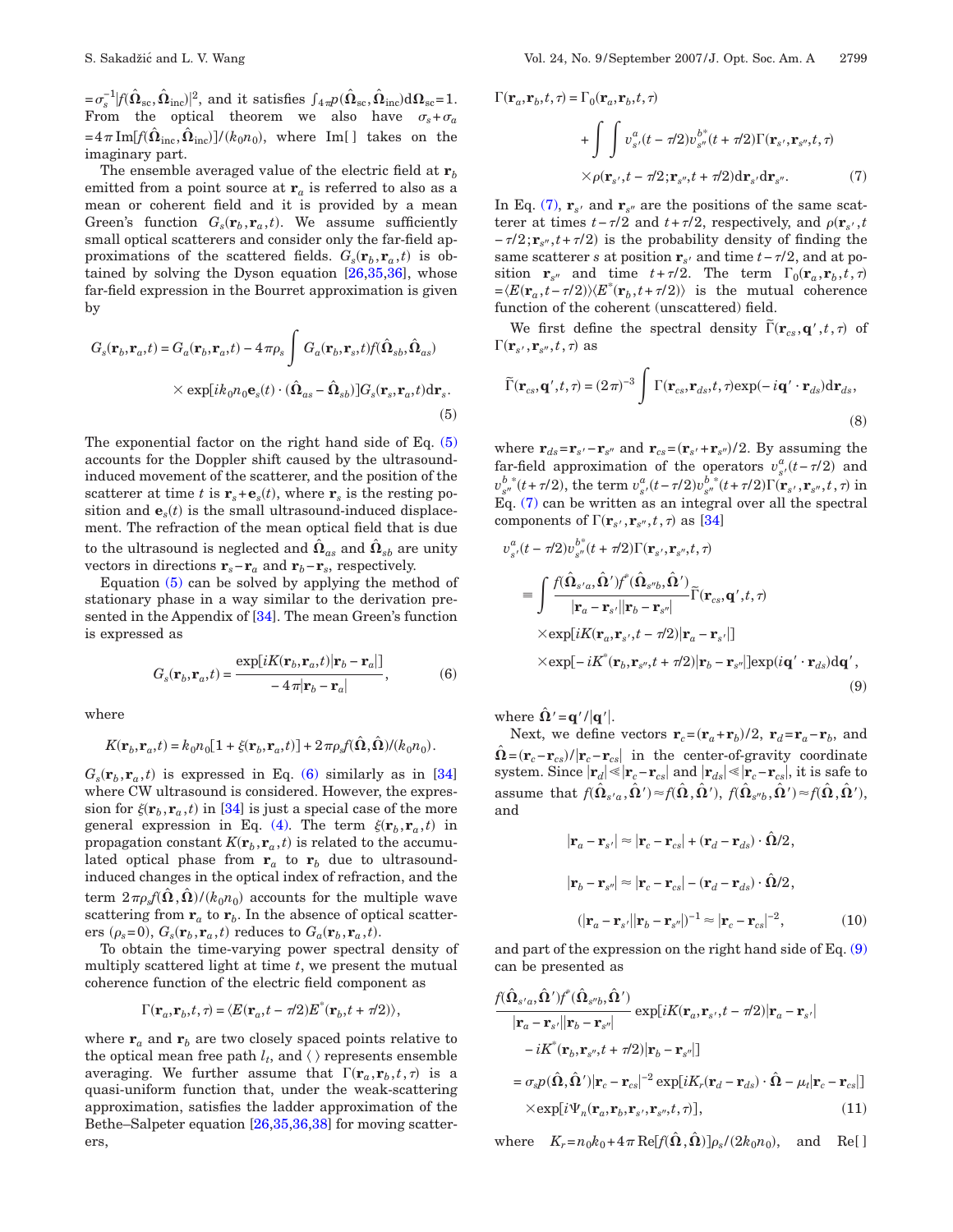takes on the real part. The term  $\Psi_n(\mathbf{r}_a, \mathbf{r}_b, \mathbf{r}_{s'}, \mathbf{r}_{s''}, t, \tau)$  is the difference between the ultrasound-induced phase increments given by

<span id="page-3-3"></span>
$$
\Psi_n(\mathbf{r}_a, \mathbf{r}_b, \mathbf{r}_s', \mathbf{r}_{s''}, t, \tau) = k_0 n_0 |\mathbf{r}_a - \mathbf{r}_{s'}| \xi(\mathbf{r}_a, \mathbf{r}_{s'}, t - \tau/2)
$$

$$
- k_0 n_0 |\mathbf{r}_b - \mathbf{r}_{s''}| \xi(\mathbf{r}_b, \mathbf{r}_{s''}, t + \tau/2), \tag{12}
$$

and it could be approximated by using the relations in Eq. [\(4\)](#page-1-1) and Eq. [\(10\)](#page-2-3) with  $\Psi_n(\mathbf{r}_c, \mathbf{r}_{cs}, t, \tau)$ , where

$$
\Psi_n(\mathbf{r}_c, \mathbf{r}_{cs}, t, \tau) = \frac{1}{2} k_0 n_0 M \int_{\mathbf{r}_{cs}}^{\mathbf{r}_c} [h(t - \tau/2 - v_a \hat{\Omega}_a \cdot \mathbf{r}' + \phi) - h(t + \tau/2 - v_a \hat{\Omega}_a \cdot \mathbf{r}' + \phi)] \mathrm{d}r'. \tag{13}
$$

The probability density function  $\rho(\mathbf{r}_{s'}, t - \tau/2; \mathbf{r}_{s''}, t)$ + $\tau/2$ ) in Eq. [\(7\)](#page-2-2) can be expressed as  $\rho_s \delta[\mathbf{r}_{ds} - \Delta \mathbf{e}(\mathbf{r}_s, t, \tau)],$ where  $\Delta \mathbf{e}(\mathbf{r}_s, t, \tau) = \mathbf{e}_s(t - \tau/2) - \mathbf{e}_s(t + \tau/2)$ , and the positions **r**<sub>*s*</sub><sup> $prime$ </sup> and **r**<sub>*s*<sup> $prime$ </sup> of the scatterer at times *t*− $\tau$ /2 and  $t + \tau$ /2 are</sub> given by  $\mathbf{r}_s = \mathbf{r}_s + \mathbf{e}_s(t - \tau/2)$  and  $\mathbf{r}_{s'} = \mathbf{r}_s + \mathbf{e}_s(t + \tau/2)$ , respectively.

Then we replace the integral in Eq. [\(7\)](#page-2-2) over positions  $\mathbf{r}_{s'}$  and  $\mathbf{r}_{s''}$  with an integral over  $\mathbf{r}_{ds}$  and  $\mathbf{r}_{cs}$ . By using  $d\mathbf{r}_{cs} = |\mathbf{r}_c - \mathbf{r}_{cs}|^2 d|\mathbf{r}_c - \mathbf{r}_{cs}| d\Omega$  and by performing an additional integration over **r***ds*, we have

$$
\Gamma(\mathbf{r}_c, \mathbf{r}_d, t, \tau) = \Gamma_0(\mathbf{r}_c, \mathbf{r}_d, t, \tau) + \int \mu_s p(\hat{\Omega}, \hat{\Omega}')
$$
  
× $\exp(iK_r \mathbf{r}_d \cdot \hat{\Omega}) \exp(-\mu_t |\mathbf{r}_c - \mathbf{r}_{cs}|)$   
× $\exp[i(\mathbf{q}' - K_r \hat{\Omega}) \cdot \Delta \mathbf{e}(\mathbf{r}_s, t, \tau)]$   
× $\exp[i\Psi_n(\mathbf{r}_c, \mathbf{r}_{cs}, t, \tau)]$   
× $\widetilde{\Gamma}(\mathbf{r}_{cs}, \mathbf{q}', t, \tau) \mathrm{d} |\mathbf{r}_c - \mathbf{r}_{cs}| \mathrm{d}\Omega \mathrm{d}\mathbf{q}'.$  (14)

Since the spectral density  $\tilde{\Gamma}(\mathbf{r}_{cs}, \mathbf{q}', t, \tau)$  of the quasiuniform mutual coherence function for quasimonochromatic light is approximately concentrated on a spherical shell with radius  $|{\bf q}'| = K_r$  [\[27,](#page-9-18)[30,](#page-9-20)[31,](#page-9-21)[41,](#page-9-22)[42\]](#page-9-23), we relate the spectral density to the time-varying specific intensity  $I(\mathbf{r}_{cs}, \hat{\Omega}', t, \tau)$  by the following approximation [\[27,](#page-9-18)[28,](#page-9-24)[30](#page-9-20)[,31](#page-9-21)[,41](#page-9-22)[,42\]](#page-9-23):

$$
\widetilde{\Gamma}(\mathbf{r}_{cs}, \mathbf{q}', t, \tau) \approx \delta(|\mathbf{q}'| - K_r) I(\mathbf{r}_{cs}, \hat{\mathbf{\Omega}}', t, \tau) / K_r^2.
$$
 (15)

<span id="page-3-0"></span>We can now combine Eqs.  $(8)$  and  $(15)$  to express the time-varying specific intensity as an angular spectrum of the mutual coherence function

<span id="page-3-2"></span><span id="page-3-1"></span>
$$
\Gamma(\mathbf{r}_c, \mathbf{r}_d, t, \tau) = \int I(\mathbf{r}_c, \hat{\mathbf{\Omega}}, t, \tau) \exp(iK_r \hat{\mathbf{\Omega}} \cdot \mathbf{r}_d) d\Omega, (16a)
$$

$$
\Gamma_0(\mathbf{r}_c, \mathbf{r}_d, t, \tau) = \int I_0(\mathbf{r}_c, \hat{\mathbf{\Omega}}, t, \tau) \exp(iK_r \hat{\mathbf{\Omega}} \cdot \mathbf{r}_d) d\Omega,
$$
(16b)

where Eq.  $(16b)$  is obtained by assuming that  $\Gamma_0(\mathbf{r}_c, \mathbf{r}_d, t, \tau)$  satisfies expressions similar to Eqs. [\(8\)](#page-2-4) and  $(15)$ .

We can further use the time-varying specific intensity  $I({\bf r}_c, \hat{\bf \Omega}\, ,t\, \tau)$  to obtain the time-varying optical power spectral density  $P(\mathbf{r}_c, t, \omega)$  of the ultrasound modulated light received in some solid angle  $\Omega_0$  based on the Wigner distribution [\[43\]](#page-9-25) as

<span id="page-3-5"></span>
$$
P(\mathbf{r}_c, t, \omega) = \frac{1}{2\pi} \int_{-\infty}^{+\infty} I_{\Omega_0}(\mathbf{r}_c, t, \tau) \exp(i\,\omega\tau) \mathrm{d}\,\tau,\tag{17}
$$

where  $I_{\Omega_0}(\mathbf{r}_c, t, \tau) = \int_{\Omega_0} I(\mathbf{r}_c, \hat{\Omega}, t, \tau) d\Omega$ .

In the next step we substitute Eqs.  $(16a)$ ,  $(16b)$ , and [\(15\)](#page-3-0) into Eq. [\(14\)](#page-3-3) and perform the integration over  $|q'|$ . After subsequently removing the integrals over  $\hat{\Omega}$  together with exponents  $exp(iK_r\hat{\Omega} \cdot \mathbf{r}_d)$  that are common to all terms, we finally obtain the integral form of the CTE as

<span id="page-3-4"></span>
$$
I(\mathbf{r}, \hat{\mathbf{\Omega}}, t, \tau) = I_0(\mathbf{r}, \hat{\mathbf{\Omega}}, t, \tau) + \int \mu_s p(\hat{\mathbf{\Omega}}, \hat{\mathbf{\Omega}}')
$$
  
× $\exp(-\mu_t |\mathbf{r} - \mathbf{r}_s|) I(\mathbf{r}_s, \hat{\mathbf{\Omega}}', t, \tau)$   
× $\Phi(\mathbf{r}, \mathbf{r}_s, \hat{\mathbf{\Omega}}, \hat{\mathbf{\Omega}}', t, \tau) d |\mathbf{r} - \mathbf{r}_s| d\Omega'.$  (18)

In Eq. [\(18\),](#page-3-4) the redundant subscript *c* was removed from the center-of-gravity coordinate **r***c*, and we also assumed that  $\mathbf{r}_{cs} \approx \mathbf{r}_s$ . The factor

$$
\begin{aligned} \Phi(\mathbf{r},\mathbf{r}_s,\hat{\mathbf{\Omega}},\hat{\mathbf{\Omega}}',t,\tau)=&\exp[i\Psi_d(\mathbf{r}_s,\hat{\mathbf{\Omega}},\hat{\mathbf{\Omega}}',t,\tau)]\\ &\times\exp[i\Psi_n(\mathbf{r},\mathbf{r}_s,t,\tau)] \end{aligned}
$$

accounts for the ultrasound-induced optical phase increments due to both mechanisms of modulation. The term

$$
\Psi_d(\mathbf{r}_s, \hat{\boldsymbol{\Omega}}, \hat{\boldsymbol{\Omega}}', t, \tau) = -\,K_r(\hat{\boldsymbol{\Omega}} - \hat{\boldsymbol{\Omega}}')\cdot\Delta\mathbf{e}(\mathbf{r}_s, t, \tau)
$$

is due to ultrasound-induced displacement of the optical scatterers and is given by

$$
\Psi_d(\mathbf{r}_s, \hat{\mathbf{\Omega}}, \hat{\mathbf{\Omega}}', t, \tau) = \frac{K_r P_0}{\rho v_a} [(\hat{\mathbf{\Omega}} - \hat{\mathbf{\Omega}}') \cdot \hat{\mathbf{\Omega}}_a]
$$

$$
\times \int_{t-\tau/2}^{t+\tau/2} h(t' - v_a \hat{\mathbf{\Omega}}_a \cdot \mathbf{r}_s + \phi) dt',
$$
(19)

where we assume that optical scatterers follow the ultrasound-induced fluid movement in amplitude and phase [\[25\]](#page-9-9).

We see that the time-varying specific intensity  $I(\mathbf{r}, \hat{\mathbf{\Omega}}, t, \tau)$  in Eq. [\(18\)](#page-3-4) is given as a sum of all time-varying specific intensities scattered into direction  $\Omega$  including the unscattered term  $I_0(\mathbf{r}, \hat{\Omega}, t, \tau)$ . Similar to the previously derived CTE for moving scatterers undergoing Brownian motion [\[35,](#page-9-14)[38\]](#page-9-15), in Eq.  $(18)$  we have a term  $\Psi_d()$ that is due to the ultrasound-induced movement of the optical scatterers. In addition, in Eq. [\(18\)](#page-3-4) we also have a new term  $\Psi_n(\ )$  that is due to ultrasound-induced changes in the optical index of refraction.

Analytical solutions for  $I(\mathbf{r}, \hat{\mathbf{\Omega}}, t, \tau)$  and  $P(\mathbf{r}, t, \omega)$  are difficult to find from Eqs.  $(18)$  and  $(17)$  for any practical experimental configurations. Numerical codes and Monte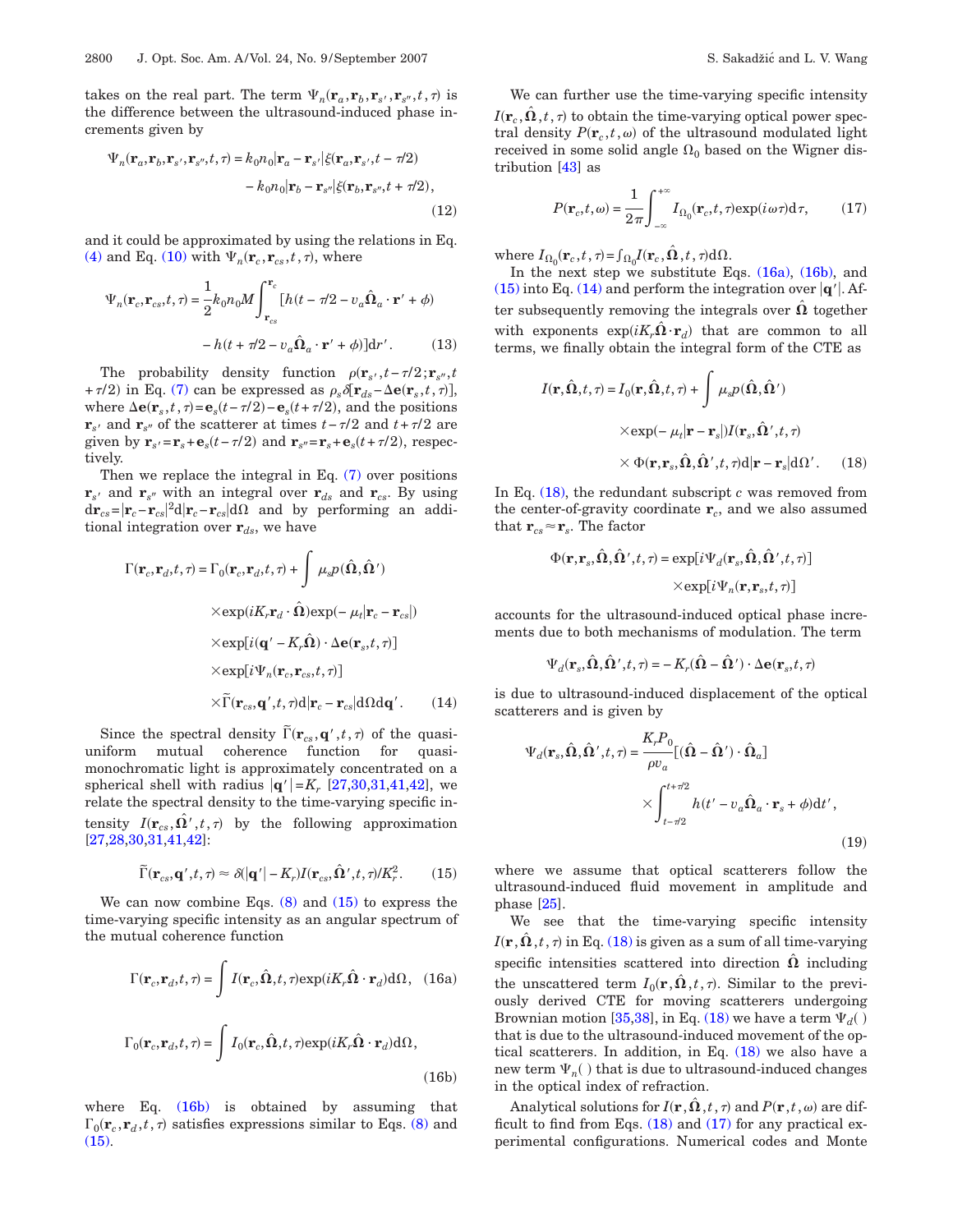Carlo algorithms, however, can be readily developed. In Section 3, one such Monte Carlo algorithm is presented.

## **3. MONTE CARLO SIMULATION**

We developed a Monte Carlo (MC) algorithm that can be used to calculate the time-varying power spectral density of light modulated by a pulsed ultrasound field focused in an optically scattering medium with a heterogeneous distribution of optical parameters. We first divide the optically scattering medium into cells along the Cartesian axes and assign a vector **n** with integer coordinates  ${n_x, n_y, n_z}$  to each cell. Next, we assign values of the optical absorption  $(\mu_{a,n})$  and the scattering  $(\mu_{s,n})$  coefficients as well as the scattering anisotropy factor  $(g_n)$  to each cell, where a Henyey-Greenstein scattering phase function is assumed [\[44\]](#page-9-26). The local parameters of the ultrasound field are also assigned to each cell: an average ultrasound propagation direction  $\hat{\Omega}_{a,n}$ , pressure amplitude  $P_{0,\mathbf{n}}$ , and time delay of the pulse  $t_{\mathbf{n}}$ . We assume that the dimensions of each cell are much smaller than the ultrasound wavelength and that the ultrasound field can be approximated within the cell as  $P_{n}(t) = P_{0,n}h(t-t_{n})$ , where  $h(t)$  is the propagation function of the ultrasound pulse normalized to unity. We also assume that the error due to using the same propagation function  $h(t)$  in all the cells is small. The procedure for propagation of the photon packets in the MC is the same as in [\[34\]](#page-9-13), and similar to the previously described algorithms [\[39](#page-9-16)[,45\]](#page-9-27). The photon packet is analyzed at each crossing of the cell boundaries, and the remaining length of the free path is adjusted based on the extinction coefficient within the cell that the photon packet is entering.

The trajectory of each photon consists of many small steps that are determined by all of the scattering events and cell boundaries along the way. For each small photon step of length  $l_k$  within cell  $\mathbf{m}_k$ , we calculate the optical phase increment due to ultrasound-induced index of refraction changes as  $\Delta \varphi_{n,k}(t) = k_0 n_0 l_k P_{\mathbf{m}_k}(t) \eta/(\rho v_a^2)$ . Similarly, for each scattering event *j* within cell  $\mathbf{n}_i$ , we calculate the optical phase increment that is due to ultrasound-induced scatterer displacement as

$$
\Delta\varphi_{d,j}(t)=k_0n_0\big[(\hat{\Omega}_{\text{inc},j}-\hat{\Omega}_{\text{sc},j})\cdot\hat{\Omega}_{a,\textbf{n}_j}]A_{\textbf{n}_j}(t),
$$

where  $\hat{\mathbf{\Omega}}_{a,\mathbf{n}_j}\!\!\left(A_{\mathbf{n}_j}\!\!\left(t\right)\right)$  is the scatterer displacement vector and  $\hat{\mathbf{\Omega}}_{\text{inc},j}$  and  $\hat{\mathbf{\Omega}}_{\text{sc},j}$  are the incident and scattered photon directions, respectively.

At each scattering event, the total ultrasound-induced phase increment of the photon packet accumulated up to this point is  $\Delta \varphi(t) = \sum_k \Delta \varphi_{n,k}(t) + \sum_j \Delta \varphi_{d,j}(t)$ , and *k* and *j* count all of the previous steps and scattering events of the photon. We calculate the time-varying power spectral density  $W_{ph}P(t,\omega)$  for the photon packet at time *t* based on the Wigner distribution [\[43\]](#page-9-25) as

<span id="page-4-0"></span>
$$
W_{ph}P(t,\omega) = W_{ph}(2\pi)^{-1} \int_{-\infty}^{+\infty} W(t,\tau) \exp(i\,\omega\,\tau) d\,\tau,\qquad(20)
$$

where  $W_{ph}$  is the current weight of a photon,  $P(t, \omega)$  is the normalized time-varying power spectral density, and  $W(t, \tau)$  is given by

$$
W(t, \tau) = \exp[i\Delta\varphi(t, \tau)],
$$
  

$$
\Delta\varphi(t, \tau) = \Delta\varphi(t + \tau/2) - \Delta\varphi(t - \tau/2).
$$

= exp*it*,-

In Eq.  $(20)$ ,  $\omega$  represents the angular frequency increment with respect to the angular frequency  $\omega_0$  of the nonmodulated light.

We further assume that the difference in phase increment  $\Delta \varphi(t,\tau)$  is small  $(|\Delta \varphi(t,\tau)| \ll 1)$ , and consider only the first three terms in the Taylor expansion of  $W(t, \tau)$ . The approximate expression for  $P(t, \omega)$  from Eq. [\(20\)](#page-4-0) is then given by

<span id="page-4-1"></span>
$$
P(t,\omega) \approx (2\pi)^{-1} \int_{-\infty}^{+\infty} \left[ 1 + i\Delta\varphi(t,\tau) - \frac{1}{2}\Delta\varphi^{2}(t,\tau) \right] \exp(i\omega\tau) d\tau.
$$
\n(21)

We proceed by integrating the individual terms in Eq. [\(21\).](#page-4-1) The phase increment difference  $\Delta \varphi(t,\tau)$  is given by

$$
\Delta \varphi(t,\tau) = \frac{k_0 n_0 \eta}{\rho v_a^2} \sum_k l_k P_{0,\mathbf{m}_k} [h(t + \tau/2 - t_{\mathbf{m}_k}) - h(t - \tau/2 - t_{\mathbf{m}_k})]
$$
  
+ 
$$
\frac{k_0 n_0}{\rho v_a} \sum_j [(\hat{\Omega}_{\text{inc},j} - \hat{\Omega}_{\text{sc},j}) \cdot \hat{\Omega}_{a,\mathbf{n}_j}] P_{0,\mathbf{n}_j}
$$
  

$$
\times \int_{t - \tau/2}^{t + \tau/2} h(u - t_{\mathbf{n}_j}) \, \mathrm{d}u, \tag{22}
$$

where we assumed that optical scatterers follow the ultrasound-induced fluid oscillations in amplitude and phase such that

$$
(\rho v_a)^{-1} P_{0,{\mathbf n}_j} \! \int_{t-\tau/2}^{t+\tau/2} h(u-t_{{\mathbf n}_j}) {\rm d} u = A_{{\mathbf n}_j}(t+\tau/2) - A_{{\mathbf n}_j}(t-\tau/2) \, .
$$

We denote with  $P_0(t, \omega)$  the integral of the first term  $[(2\pi)^{-1} \int \exp(i\omega \tau) d\tau \equiv \delta(\omega)]$  in Eq. [\(21\).](#page-4-1) Thus,  $W_{ph}P_0(t,\omega)$ contributes a value of  $W_{ph}$  to the unmodulated intensity of light at time *t*.

The integral of the second term in Eq. [\(21\)](#page-4-1)  $[(2\pi)^{-1}\int_{-\infty}^{+\infty} i\Delta\varphi(t,\tau) \exp(i\omega\tau) d\tau]$  is then denoted with  $P_1(t, \omega)$  and expressed as

<span id="page-4-2"></span>
$$
P_{1}(t,\omega) = -\frac{4k_{0}n_{0}\eta}{\rho v_{a}^{2}} \sum_{k} l_{k}P_{0,\mathbf{m}_{k}} \operatorname{Im}[\tilde{h}(2\omega)\exp[-i2\omega(t - t_{\mathbf{m}_{k}})]]
$$

$$
-\frac{4k_{0}n_{0}}{\rho v_{a}} \sum_{j} P_{0,\mathbf{n}_{j}}[(\hat{\mathbf{\Omega}}_{\text{inc},j} - \hat{\mathbf{\Omega}}_{\text{sc},j}) \cdot \hat{\mathbf{\Omega}}_{a,\mathbf{n}_{j}}]
$$

$$
\times \operatorname{Re}\left[\frac{\tilde{h}(2\omega)}{2\omega}\exp[-i2\omega(t - t_{\mathbf{n}_{j}})]\right],
$$
(23)

where  $\tilde{h}(\omega)$  is the Fourier transform of  $h(t)$ . It is physically meaningful to require that there be no dc component in the temporal spectrum of the ultrasonic pulse  $[\tilde{h}(0)]$  $=0$ , which ensures that the expression for  $P_1(t,\omega)$  in Eq. [\(23\)](#page-4-2) be well defined for all angular frequencies  $\omega$  and that  $P_1(t,0)=0$ . Owing to the factor  $\exp(2i\omega t)$  in Eq. [\(23\),](#page-4-2)  $P_1(t,\omega)$  fluctuates fast in time. If  $T_a$  is the time period associated with the central frequency of the ultrasound pulse, then the average value of  $P_1(t, \omega)$  is approximately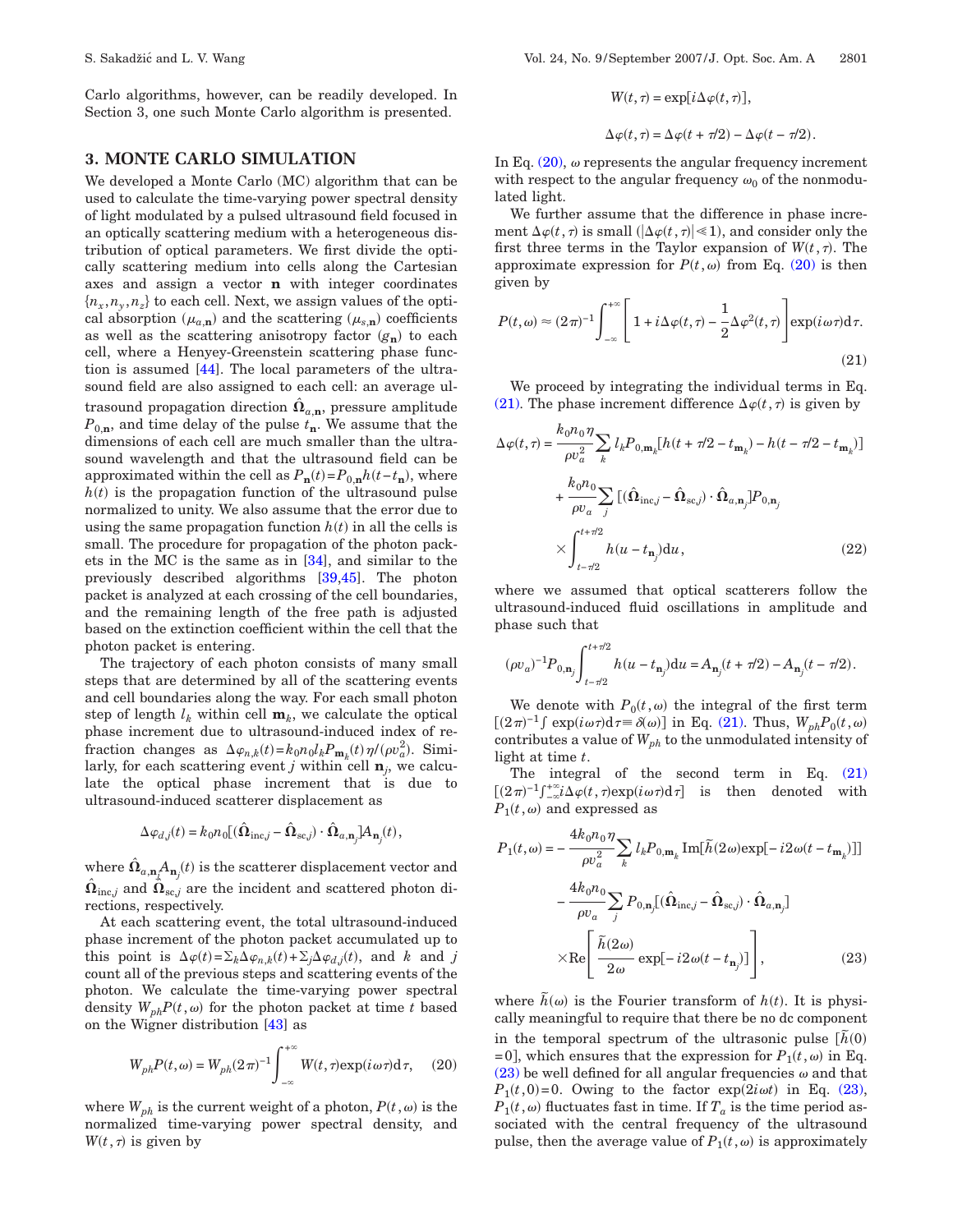zero in any time interval that is comparable with or longer than  $T_a/2$ , and we will neglect it in further derivations.

<span id="page-5-2"></span>Finally, the more complex expression for the integral of the third term in Eq.  $(21)$  is given by

$$
P_2(t,\omega) = -\frac{1}{2} \frac{1}{2\pi} \int_{-\infty}^{+\infty} \Delta \varphi^2(t,\tau) \exp(i\,\omega\,\tau) \mathrm{d}\,\tau. \tag{24}
$$

Since

$$
\Delta \varphi(t, \tau) = \sum_{k} \Delta \varphi_{n,k}(t, \tau) + \sum_{j} \Delta \varphi_{d,j}(t, \tau),
$$

where

$$
\Delta \varphi_{n,k}(t,\tau) = \Delta \varphi_{n,k}(t + \tau/2) - \Delta \varphi_{n,k}(t - \tau/2)
$$

and

$$
\Delta \varphi_{d,j}(t,\tau) = \Delta \varphi_{d,j}(t + \tau/2) - \Delta \varphi_{d,j}(t - \tau/2),
$$

<span id="page-5-0"></span>we express  $P_2(t, \omega)$  as

$$
P_2(t, \omega) = P_{2,nn}(t, \omega) + P_{2,dd}(t, \omega) + 2P_{2,nd}(t, \omega), \quad (25)
$$

where terms  $P_{2,ab}(t,\omega)$  in Eq. [\(25\)](#page-5-0) are given by

<span id="page-5-1"></span>
$$
P_{2,ab}(t,\omega) = -\frac{1}{2} \frac{1}{2\pi} \int_{-\infty}^{+\infty} \sum_{k,j} \Delta \varphi_{a,k}(t,\tau) \Delta \varphi_{b,j}(t,\tau) \exp(i\omega \tau) d\tau.
$$
\n(26)

The integrals

$$
I_{ab,k,j}(t,\omega)=(2\,\pi)^{-1}\int\,\Delta\varphi_{a,k}(t,\tau)\Delta\varphi_{b,j}(t,\tau)\mathrm{exp}(i\,\omega\tau)\mathrm{d}\,\tau
$$

of individual terms in Eq.  $(26)$  can be expressed as

$$
I_{nn,k,j}(t,\omega)
$$
  
\n
$$
= -4\Lambda_n^2 l_k l_j P_{0,\mathbf{m}_k} P_{0,\mathbf{n}_j} \Bigg\{ \text{Re} \Bigg[ \exp[i\omega(t_{\mathbf{m}_k} - t_{\mathbf{n}_j})] \Bigg]
$$
  
\n
$$
\times \int_{-\infty}^{+\infty} \tilde{h}(\omega - \omega_t) \tilde{h}^*(\omega + \omega_t) \exp[i\omega_t(2t - t_{\mathbf{m}_k} - t_{\mathbf{n}_j})] d\omega_t \Bigg]
$$
  
\n
$$
- \text{Re} \Bigg[ \exp[-i\omega(2t - t_{\mathbf{m}_k} - t_{\mathbf{n}_j})]
$$
  
\n
$$
\times \int_{-\infty}^{+\infty} \tilde{h}(\omega - \omega_t) \tilde{h}(\omega + \omega_t) \exp[-i\omega_t(t_{\mathbf{m}_k} - t_{\mathbf{n}_j})] d\omega_t \Bigg] \Bigg\},
$$
  
\n(27)

<span id="page-5-3"></span>
$$
I_{dd,k,j}(t,\omega)
$$

$$
= -4\Lambda_d^2 P_{0,\mathbf{m}_k} P_{0,\mathbf{n}_j} [\hat{\mathbf{\Omega}}_{a,\mathbf{m}_k} \cdot (\hat{\mathbf{\Omega}}_{\text{inc},k} - \hat{\mathbf{\Omega}}_{\text{sc},k})]
$$
  
\n
$$
\times [\hat{\mathbf{\Omega}}_{a,\mathbf{n}_j} \cdot (\hat{\mathbf{\Omega}}_{\text{inc},j} - \hat{\mathbf{\Omega}}_{\text{sc},j})] \left\{ \text{Re} \left[ \exp[i \omega (t_{\mathbf{m}_k} - t_{\mathbf{n}_j})] \right. \right.
$$
  
\n
$$
\times \int_{-\infty}^{+\infty} \frac{\tilde{h}(\omega - \omega_t)\tilde{h}^*(\omega + \omega_t)}{(\omega - \omega_t)(\omega + \omega_t)} \exp[i \omega_t (2t - t_{\mathbf{m}_k} - t_{\mathbf{n}_j})] d\omega_t \right]
$$
  
\n
$$
+ \text{Re} \left[ \exp[-i \omega (2t - t_{\mathbf{m}_k} - t_{\mathbf{n}_j})]
$$
  
\n
$$
\times \int_{-\infty}^{+\infty} \frac{\tilde{h}(\omega - \omega_t)\tilde{h}(\omega + \omega_t)}{(\omega - \omega_t)(\omega + \omega_t)} \exp[-i \omega_t (t_{\mathbf{m}_k} - t_{\mathbf{n}_j})] d\omega_t \right],
$$
  
\n(28)

<span id="page-5-4"></span> $I_{nd,k,j}(t, \omega)$ 

$$
= - 4\Lambda_n \Lambda_d l_k P_{0,\mathbf{m}_k} P_{0,\mathbf{n}_j} \left[ \hat{\Omega}_{a,\mathbf{n}_j} \cdot (\hat{\Omega}_{\text{inc},j} - \hat{\Omega}_{\text{sc},j}) \right]
$$

$$
\times \left\{ \text{Im} \left[ \exp[i \omega (t_{\mathbf{m}_k} - t_{\mathbf{n}_j})] \right] \right\}
$$

$$
\times \int_{-\infty}^{+\infty} \frac{\tilde{h}(\omega - \omega_t) \tilde{h}^*(\omega + \omega_t)}{(\omega + \omega_t)} \exp[i\omega_t(2t - t_{\mathbf{m}_k} - t_{\mathbf{n}_j})] d\omega_t
$$
  
+ Im  $\left[ \exp[-i\omega(2t - t_{\mathbf{m}_k} - t_{\mathbf{n}_j})] \right]$   

$$
\times \int_{-\infty}^{+\infty} \frac{\tilde{h}(\omega - \omega_t) \tilde{h}(\omega + \omega_t)}{\omega + \omega_t} \exp[-i\omega_t(t_{\mathbf{m}_k} - t_{\mathbf{n}_j})] d\omega_t \right],
$$
(29)

where  $\Lambda_n = k_0 n_0 \eta / (\rho v_a^2)$  and  $\Lambda_d = k_0 n_0 / (\rho v_a)$ .

The second terms in the curly brackets in Eqs. [\(27\),](#page-5-2) [\(28\),](#page-5-3) and [\(29\)](#page-5-4) contain fast fluctuating factors  $\exp[-i\omega(2t)]$ −*t*<sub>**m**<sup>*k*</sup></sub> −*t*<sub>**n**<sup>*j*</sup></sub>), and we will neglect them in further derivations.

The difficulty of obtaining analytical solutions for the integrals in Eqs. [\(27\),](#page-5-2) [\(28\),](#page-5-3) and [\(29\)](#page-5-4) depends on the particular form of the pulse propagation function  $h(t)$ . We choose a convenient but still general form of  $h(t)$  as  $h(t)$  $=\omega_a^{-1} \partial h_0(t) / \partial t$ , where  $h_0(t) = \exp[-t^2 / (2\sigma^2 T_a^2)] \sin(\omega_a t)$  is a simple periodic function bounded with a Gaussian envelope. Here  $T_a$  and  $\omega_a = 2\pi/T_a$  are the temporal period and angular frequency of the sound wave associated with the central frequency of the pulse, respectively, and  $\sigma$  is a nondimensional parameter that is used to control the temporal width of the pulse. The function  $h(t)$  and its Fourier transform  $hbar(\omega)$  are given by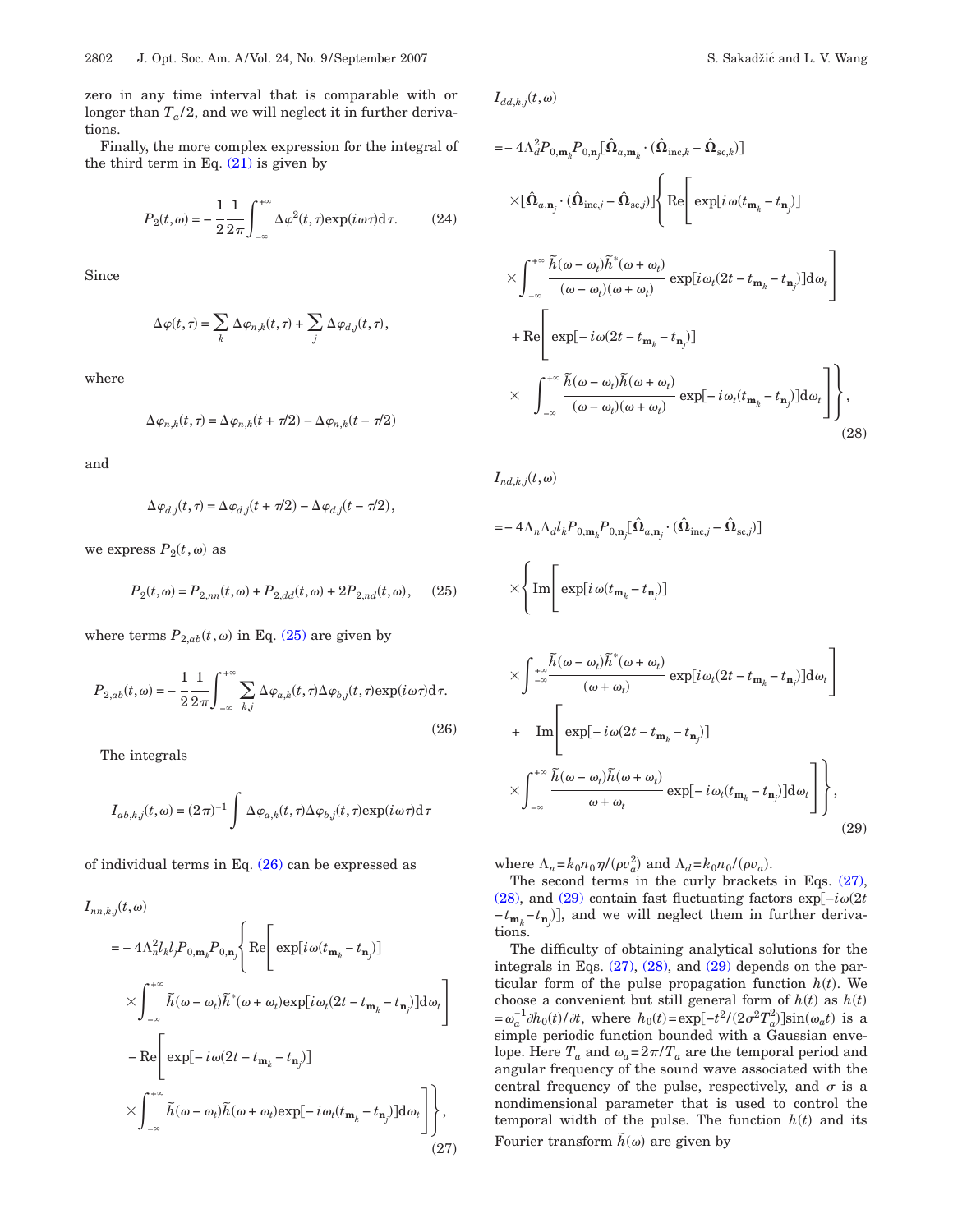<span id="page-6-1"></span>
$$
h(t) = \exp\left(-\frac{t^2}{2(\sigma T_a)^2}\right) \left[\cos(\omega_a t) - \frac{t}{\omega_a(\sigma T_a)^2}\sin(\omega_a t)\right],
$$
\n(30)

$$
\widetilde{h}(\omega) = \frac{1}{2} \frac{\omega}{\omega_a \sigma_a \sqrt{2\pi}} \times \left[ \exp\left(-\frac{(\omega + \omega_a)^2}{2\sigma_a^2}\right) - \exp\left(-\frac{(\omega - \omega_a)^2}{2\sigma_a^2}\right) \right], \quad (31)
$$

where  $\sigma_a = 1/(\sigma T_a)$ . The approximate values of the terms  $I_{nn,k,j}(t, \omega)$ ,  $I_{dd,k,j}(t, \omega)$ , and  $I_{nd,k,j}(t, \omega)$ , are then given by

$$
I_{nn,k,j}(t,\omega) = -\Lambda \eta^2 v_a^{-2} l_k l_j P_{0,\mathbf{m}_k} P_{0,\mathbf{n}_j} \omega^2 \Psi(t, t_{\mathbf{m}_k}, t_{\mathbf{n}_j})
$$

$$
\times \Xi(\omega) \cos[\omega(t_{\mathbf{m}_k} - t_{\mathbf{n}_j})],
$$
(32)

$$
I_{dd,k,j}(t,\omega) = -\Lambda P_{0,\mathbf{m}_k} P_{0,\mathbf{n}_j} [\hat{\mathbf{\Omega}}_{a,\mathbf{m}_k} \cdot (\hat{\mathbf{\Omega}}_{\text{inc},k} - \hat{\mathbf{\Omega}}_{\text{sc},k})]
$$

$$
\times [\hat{\mathbf{\Omega}}_{a,\mathbf{n}_j} \cdot (\hat{\mathbf{\Omega}}_{\text{inc},j} - \hat{\mathbf{\Omega}}_{\text{sc},j})]
$$

$$
\times \Psi(t, t_{\mathbf{m}_k}, t_{\mathbf{n}_j}) \Xi(\omega) \cos[\omega(t_{\mathbf{m}_k} - t_{\mathbf{n}_j})], \quad (33)
$$

$$
I_{nd,k,j}(t,\omega) = -\Lambda \eta v_a^{-1} l_k P_{0,\mathbf{m}_k} P_{0,\mathbf{n}_j} \left[ \hat{\Omega}_{a,\mathbf{n}_j} \cdot (\hat{\Omega}_{\text{inc},j} - \hat{\Omega}_{\text{sc},j}) \right]
$$

$$
\times \Psi(t, t_{\mathbf{m}_k}, t_{\mathbf{n}_j}) \Xi(\omega) \left( \omega \sin[\omega(t_{\mathbf{m}_k} - t_{\mathbf{n}_j})] - \sigma_a^2 \left( t - \frac{t_{\mathbf{m}_k} + t_{\mathbf{n}_j}}{2} \right) \cos[\omega(t_{\mathbf{m}_k} - t_{\mathbf{n}_j})] \right), \tag{34}
$$

where

$$
\Lambda=(k_0n_0)^2/[2(\rho v_a)^2\omega_a^2\sigma_a\sqrt{\pi}],
$$
  

$$
\Psi(t,t_{\mathbf{m}_k},t_{\mathbf{n}_j})=\exp[-\sigma_a^2(t-t_{\mathbf{m}_k}/2-t_{\mathbf{n}_j}/2)^2],
$$
  

$$
\Xi(\omega)=\exp[-(\omega+\omega_a)^2/\sigma_a^2]+\exp[-(\omega-\omega_a)^2/\sigma_a^2].
$$

Let  $M$  and  $N_M$  represent the total number of scattering events and the total number of free steps, respectively, of the photon at scattering event *M* that happens at time *t*. Since we analyze the photon propagation at each cell boundary, the number of small free steps  $N_M$  can be greater than *M*. We calculate the value of  $P_2(t, \omega)$  associated with the photon at each scattering event *M* as

$$
P_2(t,\omega) = -\frac{1}{2} \sum_{k=1}^{N_M} \sum_{j=1}^{N_M} I_{nn,k,j}(t,\omega) - \frac{1}{2} \sum_{k=1}^{M} \sum_{j=1}^{M} I_{dd,k,j}(t,\omega)
$$

$$
- \sum_{k=1}^{N_M} \sum_{j=1}^{M} I_{nd,k,j}(t,\omega). \tag{35}
$$

We specify a discrete set of times  $t_s$  during the time of flight of the ultrasonic pulse in the scattering sample, and a discrete set of angular frequencies  $\omega_q$  around the central angular frequency of the ultrasound pulse  $\omega_a$ . At every scattering event of the photon, quantity  $P_2(t_s, \omega_q)$  is

calculated for all  $t_s$  and  $\omega_q$ , and  $\Delta P_{2,\text{m}}(t_s,\omega_q)$  $= P_2(t_s, \omega_q) \Delta W_{ph}$  is evaluated, where  $\Delta W_{ph} = W_{ph} \mu_{a,m} / \mu_{t,m}$ , and  $W_{ph}$  is the current weight of a photon at the scattering event that occurs in cell **m**. At the end of the simulation of all of the photon packets, sums  $P_{2,\mathbf{m}}(t_s, \omega_q)$  $=\Sigma\Delta P_{2,\text{m}}(t_s,\omega_q)$  of the increments for all of the scattering events that have happened in cell **m** are proportional to the time-varying power spectral density of light at time  $t_s$ and angular frequency  $\omega_q$ .

The sample in our simulation is an optically scattering slab with a thickness of 20 mm along the *X* axis (Fig. [1\)](#page-6-0). The dimensions of the slab in the *Y* and *Z* directions are both 100 mm, which minimizes the error of the simulation within the central region. We define the background optical properties of the scattering slab as  $\mu_a$ =0.1 cm<sup>-1</sup> and  $\mu_s$ =10 cm<sup>-1</sup> in the entire slab, which values are representative of soft biological tissue for visible and nearinfrared light, and, for simplicity, assume isotropic scattering. An ultrasound pulse propagates parallell to the *Z* axis within the slab, spaced at equal distances from the slab surfaces. The temporal profile of the pulse is given by Eq. [\(30\),](#page-6-1) with the central frequency of 1 MHz and  $\sigma$ =0.65. The focal spot of the transducer coincides with the center of the slab  $({x,y,z}=\{10 \text{ mm},0 \text{ mm},0 \text{ mm}})$ , and the peak pressure amplitude  $P_0$  at the focus is  $10^5$  Pa. In order to model the ultrasound field we define the concave transducer element with an aperture diameter of 25.4 mm and a focal length of 40 mm. The distributions of the ultrasound pressure and phase are calculated with the publicly available software FIELD II  $[46]$  versus time  $t_s$ equally spaced by 0.5  $\mu$ s. The ultrasound propagation directions are subsequently obtained by taking the gradient of the ultrasound phase. A pencil light source with a wavelength of 532 nm irradiates the scattering slab from the  $x < 0$  half space at position  $\{x, y, z\}$  $=[0 \text{ mm},0 \text{ mm},0 \text{ mm}]$ . We assume the same optical index of refraction  $n_0$ =1.33 in whole space, a mass density of the medium  $\rho=10^3 \text{ kg m}^{-3}$ , an ultrasound velocity  $v_a$  $=1480 \text{ m s}^{-1}$ , and an elasto-optical coefficient of water at room temperature  $\eta = 0.32$ . The dimensions of the cells that divide the simulation volume are  $\Delta x = 0.5$  mm,  $\Delta y$  $=0.5$  mm, and  $\Delta z = 0.1$  mm, such that the change in ultra-

<span id="page-6-0"></span>

Fig. 1. Configuration of the scattering sample. Dimensions in the *X*, *Y*, and *Z* directions are 20 mm, 100 mm, and 100 mm, respectively.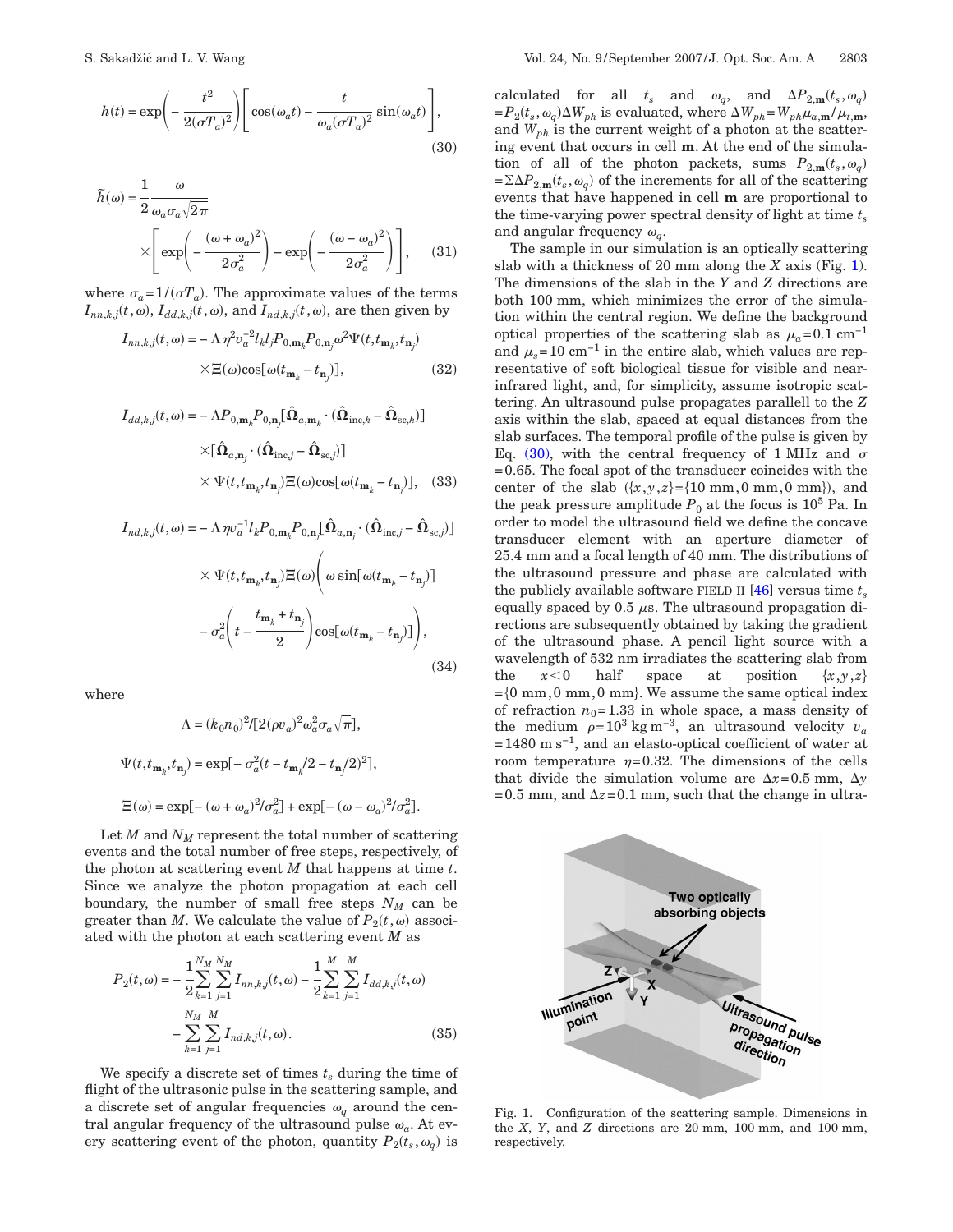<span id="page-7-0"></span>

Fig. 2. (a) Temporal profile of the ultrasound pulse. (b) Power spectrum of the ultrasound pressure (solid curve) calculated from (a) and time-varying power spectrum of the ultrasound-modulated light (dotted-dashed curve) simulated at the transmission side of the slab at  $\{x,y,z\}$ = $\{20 \text{ mm},0 \text{ mm},0 \text{ mm}\}$ . The simulation results are shown for the ultrasound pulse at the focal point. (c) Contour plot of the spatial distributions of the ultrasonic power density (solid curve) and the time-varying power density (dashed curve) of the ultrasoundmodulated light. The distributions are presented in the plane defined by  $y=0$  mm, for ultrasound pulse at the focal point. The contours are plotted at 25%, 50%, and 75% of the maximum power levels. In this simulation no absorbing objects are present in the scattering slab.

sound phase within each cell is small. The  $\Delta P_{2,\text{m}}(t_s, \omega_q)$ values are sampled at discrete frequencies  $\omega_q = 2 \pi f_q$ , where  $f_q$  is equally spaced by  $\Delta f_q \approx 82 \text{ kHz}$  from 265 kHz to 1.74 MHz. In order to reduce the memory requirement, the values of  $\Delta P_{2,\textup{\textbf{m}}}(t_s, {\omega_q})$  are recorded only in cells **m** that belong to the plane defined by  $y = 0$  mm.

In Fig.  $2(a)$ , we present the temporal profile of the ultrasound pressure given by  $h(t)$ . Figure  $2(b)$  shows the power spectrum of the ultrasound pressure (solid curve) calculated from  $h(t)$ , and the time-varying power spectrum (dotted–dashed curve) of the ultrasound-modulated light simulated at the transmission side of the slab at  $\{x,y,z\} = \{20 \text{ mm},0 \text{ mm},0 \text{ mm}\}$ . In this simulation, the ab-sorbing objects from Fig. [1](#page-6-0) are not present in the scattering slab and the results of simulation are shown for the ultrasound pulse at the focal point. It was previously suggested by the theoretical model based on the DWS approach [\[25\]](#page-9-9) that the efficiency of modulation of light by ultrasound in optically turbid media is smaller at the higher ultrasound frequencies. Therefore, in Fig. [2\(b\)](#page-7-0) the time-varying power spectral density of the ultrasoundmodulated light has a lower center frequency than that of the ultrasound pulse.

Figure  $2(c)$  presents the contour plots of the spatial distributions of the ultrasonic power density (solid curve) and the time-varying power density (dashed curve) of the ultrasound-modulated light. The distributions are presented in the plane defined by  $y=0$  mm, for an ultrasound pulse at the focal point. The contours are plotted at 25%, 50%, and 75% of the maximum power density levels. The values of the time-varying power densities of the ultrasound-modulated light in each cell **m** are calculated from  $P_{2,m}(t_s, \omega_q)$  by multiplying with  $2\pi\Delta f_q\mu_{a,m}$  the sum of all of the  $\omega_q$  spectral components around the central frequency  $\omega_a$  and by subsequently multiplying the obtained value by 2 to account for both first-order sidebands of the modulated light. Similarly, the values of the ultrasonic power densities are obtained by integrating the power spectral density of the ultrasound pressure. There is a very good match between the 50% power density levels in the two distributions, which indicates that the spatial distribution of the 'virtual source' of ultrasoundmodulated light within the optically scattering sample is strongly correlated with the spatial distribution of the ultrasonic power density. In addition, distribution of the time-varying power density of the ultrasound-modulated light is extended toward the point of optical illumination of the sample. This anticipated behavior indicates the influence of distribution of the optical fluence in the sample on the spatial distribution of the 'virtual source' of ultrasound-modulated light.

Next, we position two optically absorbing cylinders  $(\mu_a=100 \text{ cm}^{-1})$ , both 2 mm in diameter and 2 mm long, within the scattering sample. The axes of both cylinders are parallel to the propagation direction of the ultrasound pulse. The separation between the absorbing objects is 2 mm and the center of separation coincides with the focal point of the ultrasound pulse  $\{x,y,z\}$  $=\{10 \text{ mm}, 0 \text{ mm}, 0 \text{ mm}\}\)$ . In Fig. [3,](#page-8-5) we show one frame of the time-varying power density of the ultrasoundmodulated light simulated for the duration of propagation of the ultrasound pulse in the scattering sample. The con-secutive frames in the multimedia online version of Fig. [3](#page-8-5) are equally spaced by  $0.5 \mu s$  time intervals, and in each frame the spatial distribution of the power density is presented in the plane defined by *y*=0 mm. The values are presented in shades of gray, with the levels equally spaced from zero to the maximum value. The maximum value of distribution  $(I_m)$  in each frame is given in the upper right corner. The intensity of the ultrasoundmodulated light is much higher when the ultrasound pulse is close to the focal point. The distribution of ultrasound-modulated light has sharp boundaries at the edges of absorbing objects. In addition, overlap of the ultrasound pulse with the position of either one of the absorbing objects causes a very significant decay in the intensity of ultrasound-modulated light that is generated.

In Fig. [4,](#page-8-6) we present the temporal profile of modulation depth  $M(t)$  of ultrasound-modulated light when the ultrasound pulse propagates through the scattering slab with two absorbing objects. The modulation depth is calculated as a ratio of the time-varying power density of ultrasound-modulated light to the power density of unmodulated light (proportional to the sum of  $\Delta W_{ph}\mu_{a,\text{m}}$  values for all of the scattering events in cell  $\mathbf{m}$ ). Since  $M(t)$  $\leq 1$ , we assume that the error due to considering the op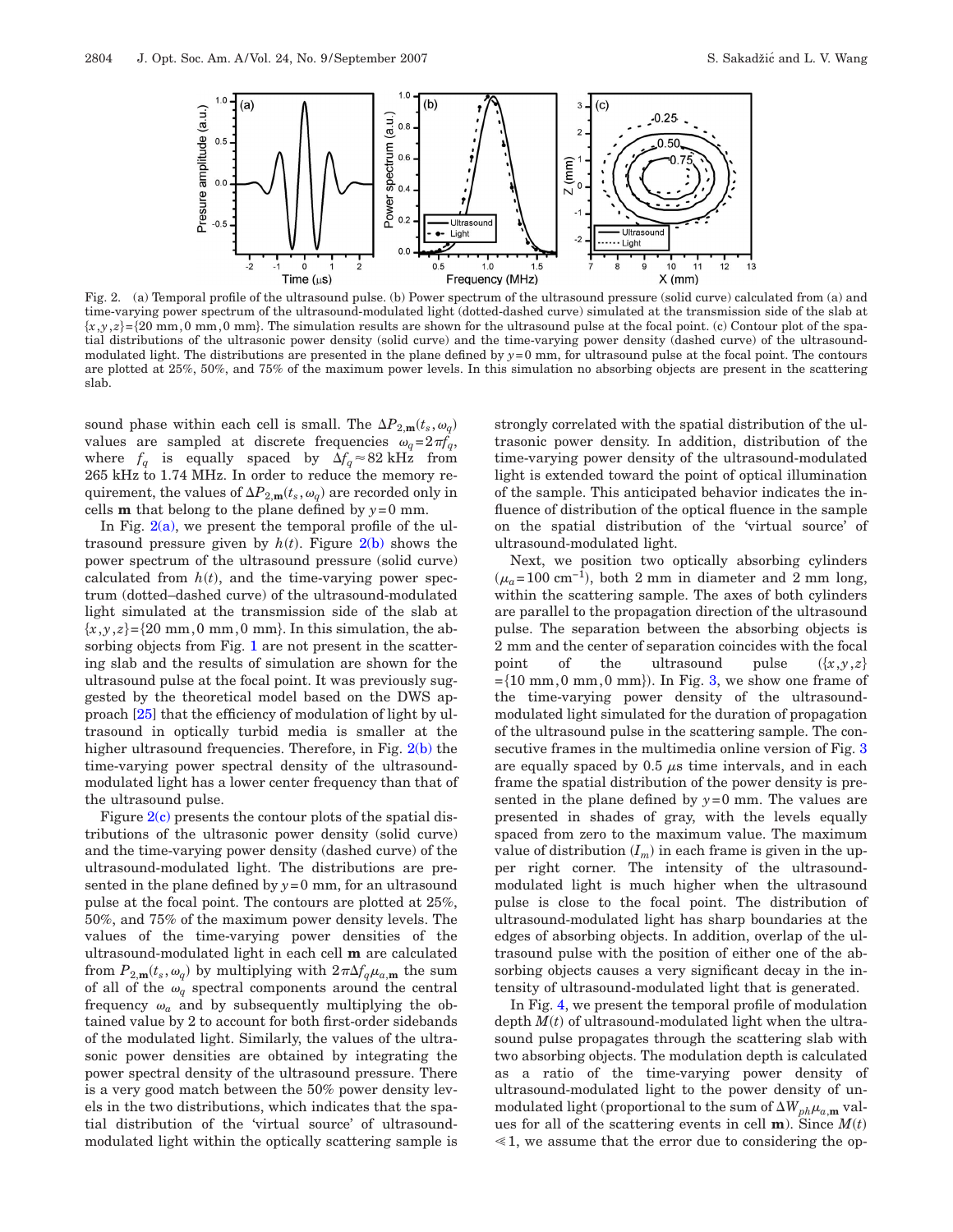tical fluence rate of unmodulated light equal to the total optical fluence rate is small for the purpose of calculating  $M(t)$ . The solid curve in Fig. [4](#page-8-6) represents the case when the detection point is placed at  $\{x,y,z\}$  $=[20 \text{ mm}, 0 \text{ mm}, 0 \text{ mm}]$ —at the transmission plane of the slab and symmetrically with respect to both the illumination beam and the two objects. This is a common experimental configuration that usually provides good signal-to-

<span id="page-8-5"></span>

Fig. 3. (Multimedia online; josaa.osa.org) Static frame of the time-varying power density of the ultrasound-modulated light simulated for the duration of time-of-flight of the ultrasound pulse in the scattering sample. The spatial distribution of the power density is presented in the plane defined by  $y = 0$  mm. The values are presented in shades of gray, with the levels equally spaced from zero to the maximum value. The maximum value of distribution  $(I_m)$  in each frame is given in the upper right corner.

<span id="page-8-6"></span>

Fig. 4. Modulation depth simulated at the transmission plane of the scattering sample during the ultrasound pulse propagation. Solid curve, the case when the detection point is placed at  $\{x,y,z\} = \{20 \text{ mm},0 \text{ mm},0 \text{ mm}\}$ —symmetrically with respect to both the illumination beam and the two objects. Dashed curve, the case when the detection point is placed at  $\{x,y,z\}$  $=\{20 \text{ mm}, 0 \text{ mm}, 3 \text{ mm}\}-3 \text{ mm}$  away from the previous detection point.

noise ratio, resolution, and contrast. The maximum modulation depth of  $\approx 1\%$  is obtained when the ultrasound pulse is at the focal point. There are two distinctive minima in the modulation depth profile that correlate with the times when the ultrasound pulse overlaps with the absorbing objects, which indicates the potential of UOT for high-contrast and high-resolution imaging. However, breaking the symmetry between the positions of illumination, detection, and the objects (dashed curve in Fig. [4\)](#page-8-6) leads to a significant change in the profile of the modulation depth that is detected. This underlines the influence of the configuration of the imaging sample together with positions of the sources and detectors on the detected signal. It seems reasonable to expect that multiple positions of sources and detectors would be necessary to obtain an image of a complex sample.

## **4. CONCLUSION**

In conclusion, based on the ladder approximation of the Bethe–Salpeter equation and Wigner time–frequency distribution, we have developed an integral form of the CTE for multiply scattered light modulated by an ultrasound pulse. The derivations are valid under the weakscattering approximation within the medical ultrasound frequency range and under moderate ultrasound pressures, and further theoretical development should address the setups with highly focused ultrasound and with very high ultrasound pressure. We have also developed a Monte Carlo algorithm that can be used to calculate the time-varying power spectral density of light modulated by the focused ultrasound pulse in optically turbid media with heterogeneous distributions of optical parameters. This permitted us, for what we think to be the first time, to obtain the spatial distribution of the ultrasoundmodulated light intensity during ultrasound pulse propagation in a scattering sample that contains optically absorbing objects. We expect the CTE and the MC algorithm to be of use for the estimation of resolution, contrast, and signal-to-noise ratios in UOT.

#### **ACKNOWLEDGMENT**

This project was sponsored by National Institutes of Health grant R33 CA094267.

#### **REFERENCES**

- <span id="page-8-0"></span>1. A. P. Gibson, J. C. Hebden, and S. R. Arridge, "Recent advances in diffuse optical imaging," Phys. Med. Biol. **50**, R1–R43 (2005).
- <span id="page-8-1"></span>2. F. A. Marks, H. W. Tomlinson, and G. W. Brooksby, "A comprehensive approach to breast cancer detection using light: photon localization by ultrasound modulation and tissue characterization by spectral discrimination," in Proc. SPIE **1888**, 500–510 (1993).
- <span id="page-8-2"></span>3. L. V. Wang, S. L. Jacques, and X. Zhao, "Continuous-wave ultrasonic modulation of scattered laser light to image objects in turbid media," Opt. Lett. **20**, 629–631 (1995).
- <span id="page-8-3"></span>4. S. Sakadzic and L. V. Wang, "High-resolution ultrasoundmodulated optical tomography in biological tissues," Opt. Lett. **29**, 2770–2772 (2004).
- <span id="page-8-4"></span>5. C. Kim, R. J. Zemp, and L. V. Wang, "Intense acoustic bursts as a signal-enhancement mechanism in ultrasoundmodulated optical tomography," Opt. Lett. **31**, 2423–2425 (2006).